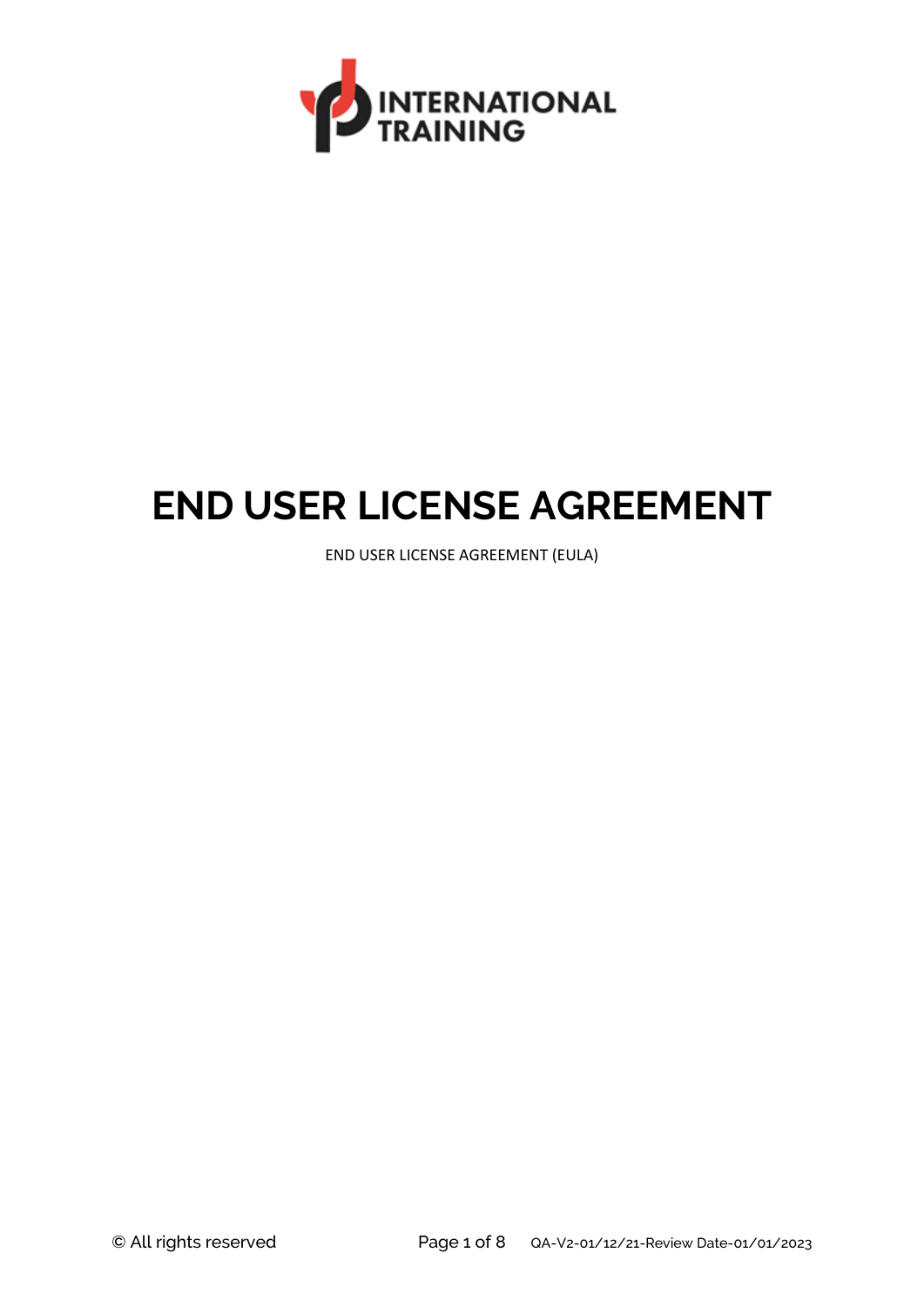

#### **Please read all of this agreement.**

This web site is provided by JP International Training Ltd. This End User License Agreement ("EULA") is an agreement between you and JP International Training Ltd and applies to your use of this web site and related technology made available by JP International Training Ltd.

This web site enables you and anybody that you share your device with and permit to use this web site (collectively 'Users') to provide images verifying Users' identity and address to JP International Training Ltd to support the provision of training services and products to Users or to a business that Users are associated with (the 'Customer') by an JP International Training Ltd (the Company).

Separate terms and conditions apply to the provision of online training services to the Customer and the terms and conditions that apply to any account or service the Customer holds with The Company, and the terms of this EULA supplement and form part of the terms governing Users' use of online training services ("User Terms"). In addition to complying with the terms of this EULA Users must also ensure that you comply with the User Terms and (to the extent applicable to Users) the Online Training Terms and Conditions. If any of the User Terms, or applicable Product Terms or Online Training Terms and Conditions conflict with any terms and conditions in this EULA, the User Terms, and applicable Product Terms and/or Online Training Terms and Conditions will apply.

Before using this Web Site, Users should read this EULA carefully. By clicking "I Accept", you agree to the terms of this EULA and to the Privacy Policy and Cookie Policy.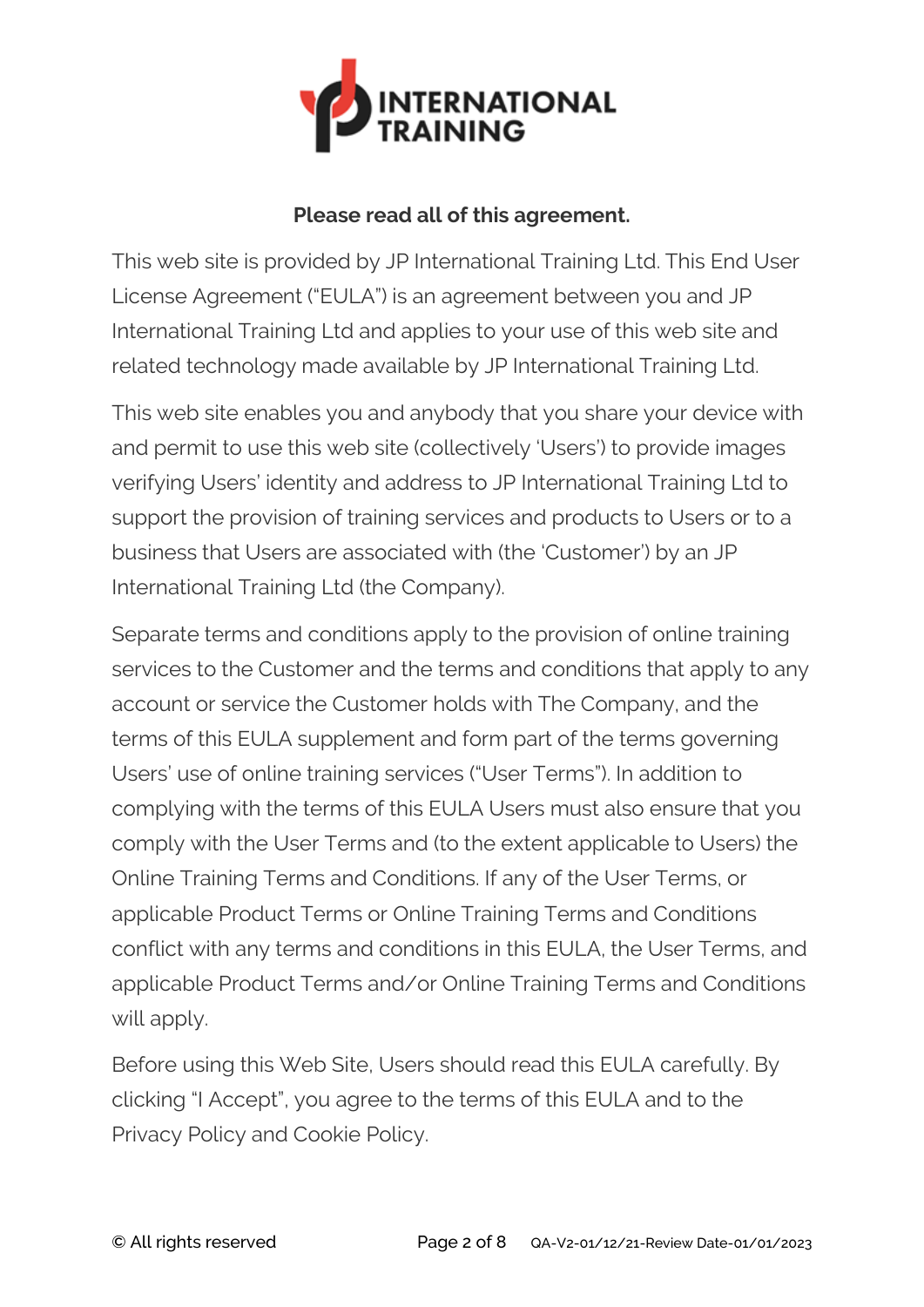

#### **1. No Guarantees**

**1.1** This Web site is provided "as is" with no representation, warranty, guarantee or agreement of any kind as to its functionality, quality or fitness for purpose. The Company cannot guarantee that access to the Web Site will be uninterrupted or that there will be no delays or failures.

**1.2** The Company cannot guarantee that no viruses or other contaminating or destructive properties will be transmitted. You are responsible for adequate protection and back up of data and/or equipment and for undertaking reasonable and appropriate precautions to scan for computer viruses or other destructive properties

**1.3** The Company is not responsible for any third-party software that may be used in connection with their Web site.

### **2 Links to Third party Sites or Content**

**2.1** By providing hyperlinks within the Web Site, The Company does not endorse and is not responsible for any linked websites. The Company recommends that Users view the linked website's terms, privacy and cookie policy pages to understand how use of that website may affect them. The Company is not responsible for the accuracy, timeliness or the continued availability or the existence of content, hyperlinks, or third-party websites or pages linked on The Company Web Site.

#### **3 Intellectual Property rights**

**3.1** Any claims from Users or a third party relating to the Web Site or its possession or use, including alleged breaches of a third party's intellectual property rights, product liability claims and compliance with legal or regulatory requirements and consumer protection claims, should be directed to The Company.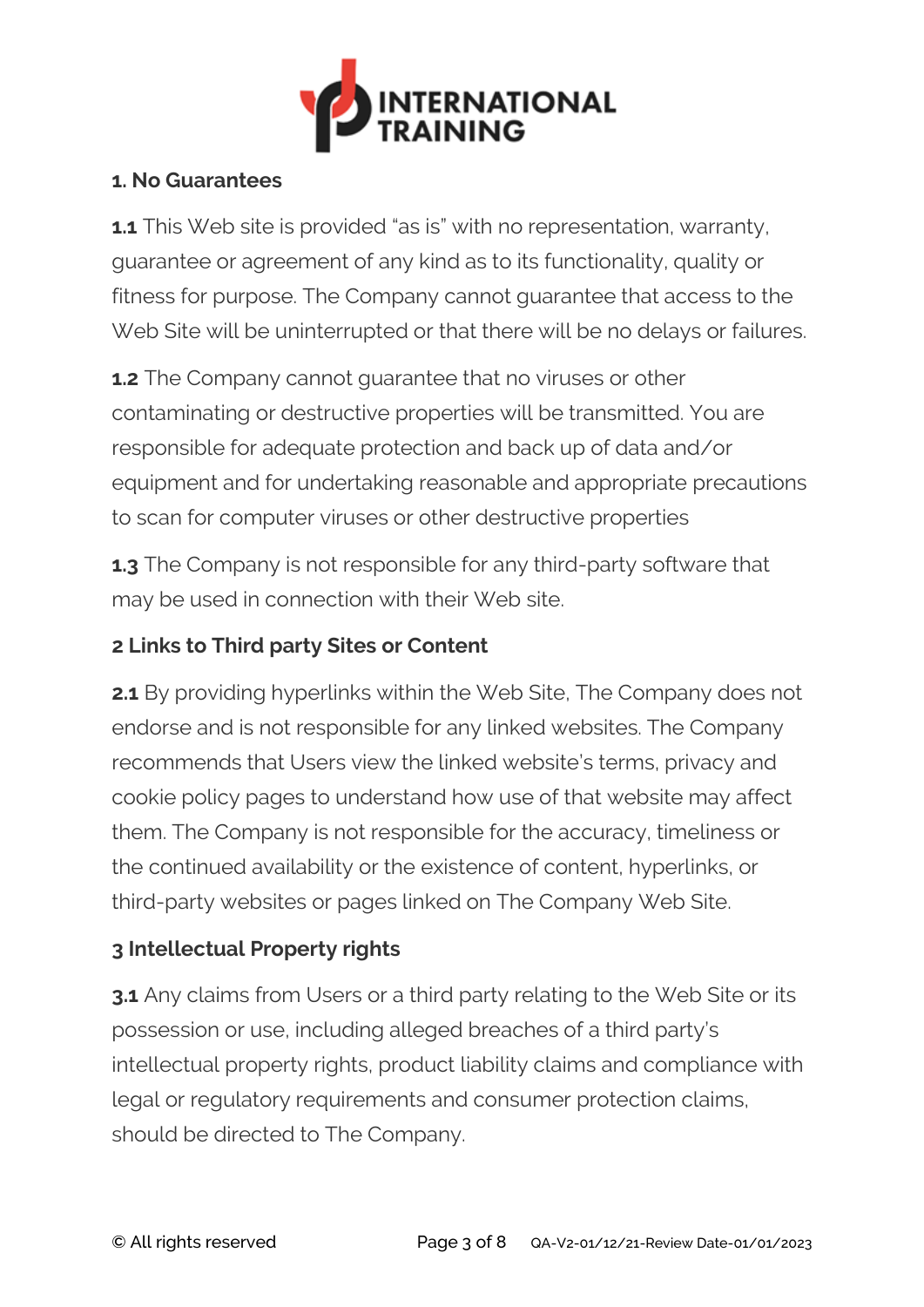

**3.2** Copyright in the pages, screens, information, and all material in their arrangement, is owned by or licensed to The Company.

**3.3** User must not:

**(i)** Copy or reproduce all any part of the Web site,

**(ii)** Alter, modify, or adapt all or any per of the Web Site

**(iii)** Remove or tamper with any copyright notice attached or contained within the Web Site (all ownership remains with The Company).

**(iv)** Carry out reverse engineering of the Web Site.

#### **4. Responsibilities**

**4.1** Users may not use the Web Site for any purpose which is unlawful, abusive, libellous, obscene or threatening.

**4.2** Each User is responsible for all claims, damages and costs arising from:

**(i)** That User's use of the Web Site;

**(ii)** The Company's reliance on information that User has provided; and

**(iii)** Any breach by that User of this EULA, or of any intellectual property or other right of any person or entity.

#### **5. Miscellaneous**

**5.1** Each User confirms that: (i) They are not located in a country subject to a U.S. Government embargo, or that has been designated by the U.S. Government as a "terrorist supporting" country; and (ii) They are not listed on any U.S. Government list of prohibited or restricted parties. Lists of these countries and parties may be found at www.state.gov and www.treasury.gov.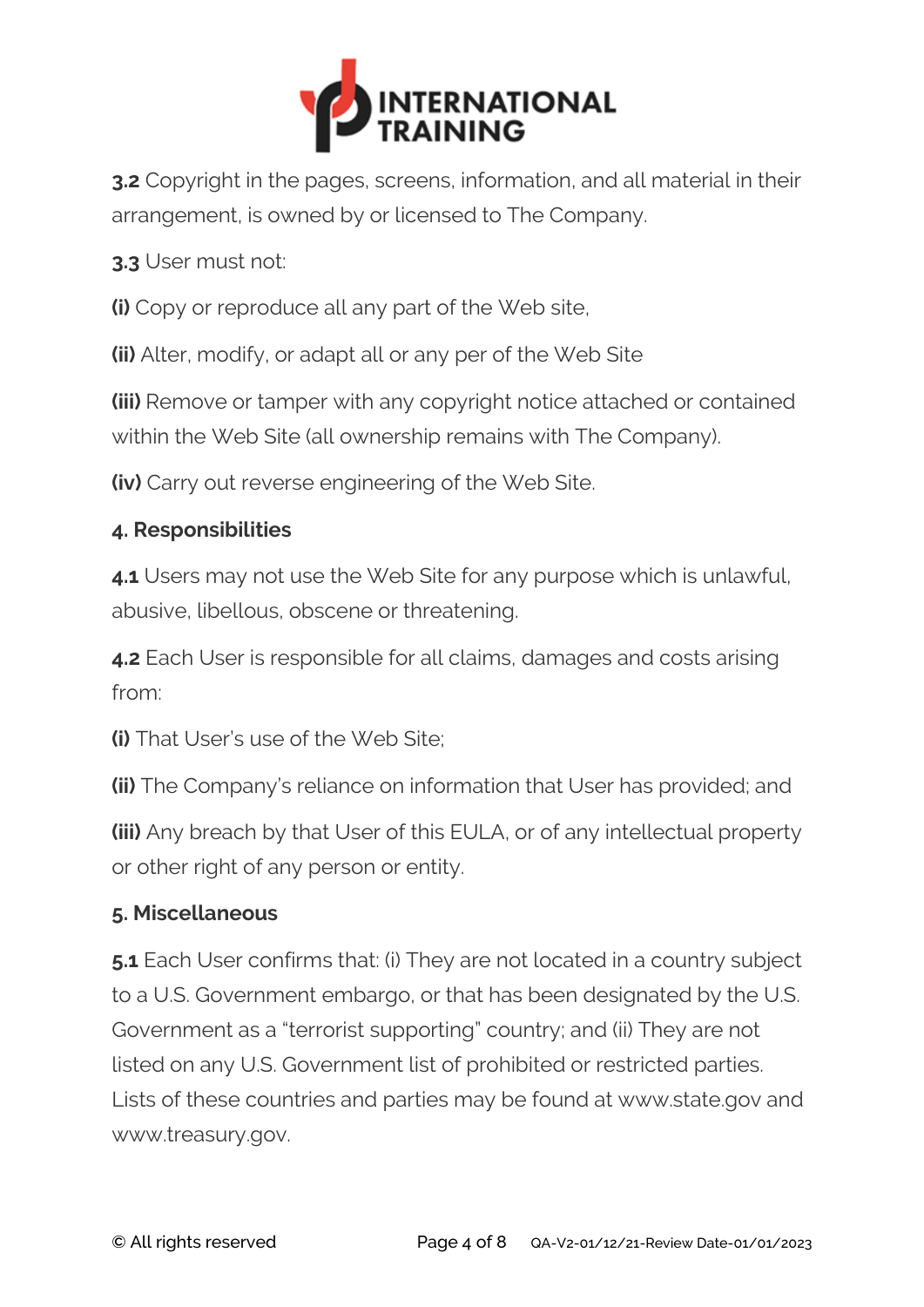

**5.2** All notices to The Company, questions or complaints must be addressed to and sent in writing to The Company.

**5.3** The Company may transfer all or any of its rights under this EULA to Group Member or to any other party. Users may not transfer their rights or obligations under this EULA to anyone else.

**5.4** If for any reason a court of competent jurisdiction finds any provision or portion of this EULA to be unenforceable, the remainder of this EULA will continue in full force and effect.

**5.5** If any part of this EULA becomes invalid, illegal or unenforceable, this will not affect the validity of the remaining EULA terms.

#### **6. Variation**

**6.1.** The Company may change the terms of this EULA at any time (and, subject to clause 6.2, will provide you with notice by way of a notice within this Web Site).

**6.2** The Company may change the Privacy and Data Protection Statement, including the section relating to cookies and similar technologies, without providing advance notice.

## **7. Termination**

**7.1.** The Company may end this EULA immediately if: 7.2 A User has seriously or persistently breached any of the terms of this EULA, the User Terms, and/or any applicable Online Training Terms and Conditions including where The Company reasonably suspects that: a. a User may be acting fraudulently; b. a User has committed or is about to commit a crime in connection with the online training services and/or any other services provided by The Company. a User has not satisfied any anti-money laundering requirements; or c. a User may be using or obtaining, or allowing someone else to use or obtain, service illegally; or d. the Customer's account is, being used for an illegal purpose; or e. a User's security details have not been kept safe; or f. a User has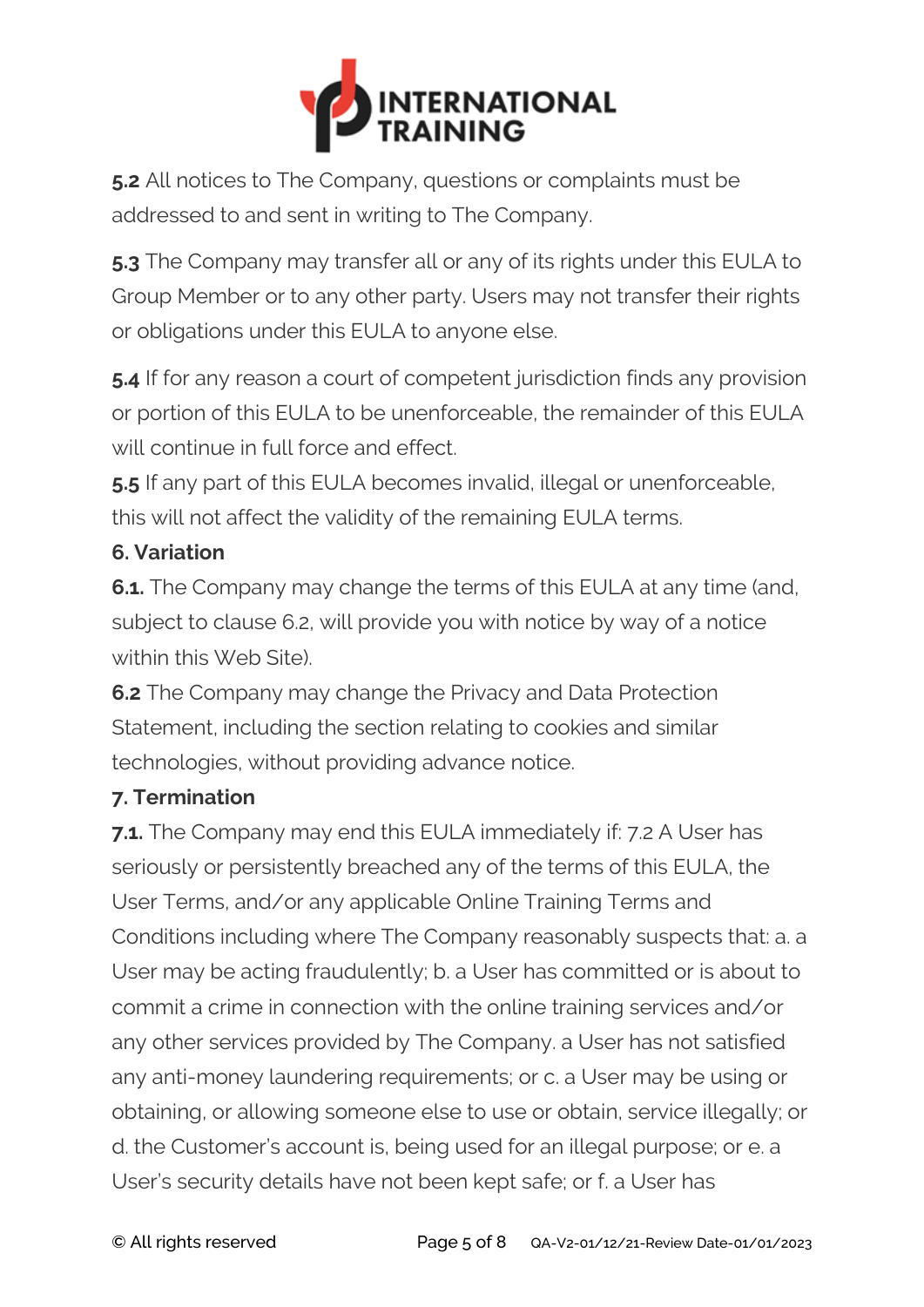

committed or is about to commit a crime in connection with the Customer's account; or g. The Company reasonably considers either that by continuing the contract it may be at risk of breaching any applicable law, regulation, code, court order or other duty, or that The Company may be exposed to action or censure from any government, regulator or law enforcement agency.

PRIVACY AND DATA PROTECTION STATEMENT We know that you are concerned with how your, and the Customer's, personal and information is dealt with. The Company and other members of the JP INTERNATIONAL TRAINING LTD group collect, process and share information about you and others. Any such provisions will also apply to information collected and processed when you use this Web Site (and in this Privacy and Data Protection Statement, 'you' includes any other person who uses this Web Site on your device). Without limiting those provisions, we commit to the following in order to preserve the confidentiality of all information about you and the Customer (including personal data) that you provide to us:

■ We will use the information to provide customers with better customer services and products, as permitted by law. ▪ We may pass the information to other service providers or agents, as permitted by law. We will ensure that service providers and agents are required to apply appropriate confidentiality and security standards in respect of the information.

▪ We may be required, from time to time, to disclose the information to Governmental or judicial bodies or law enforcement agencies or our regulators but we will only do so where permitted, or required, by law.

■ We will not otherwise disclose the information to any external organisation unless we have consent from you and/or the Customer, is permitted or required by law, or have previously informed you and/or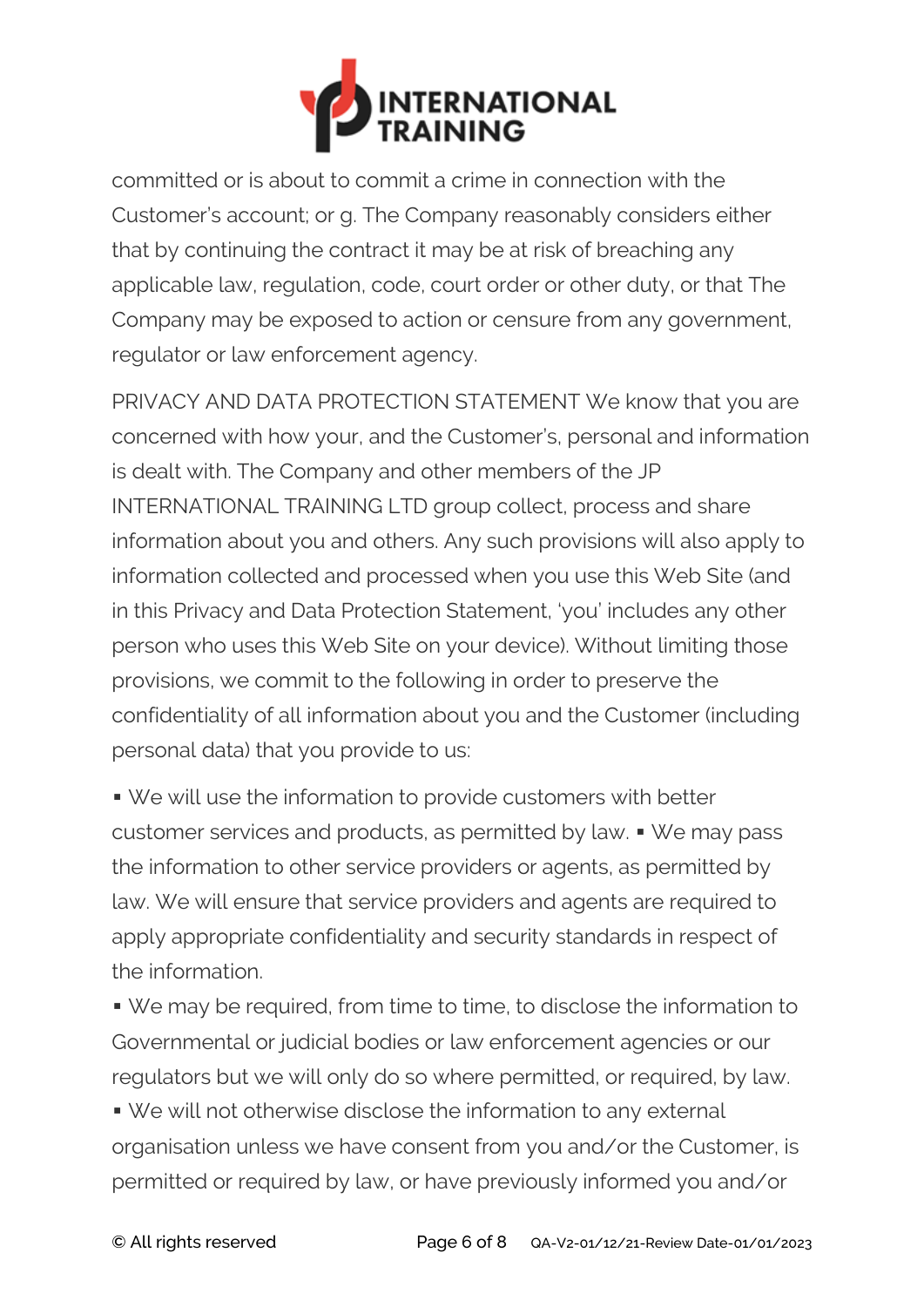

the Customer.

- We aim to keep the information accurate and up to date.
- We maintain strict security systems designed to prevent loss,

destruction, damage and/or unauthorised access to the information by anyone, including our staff.

All The Companies, staff and all third parties with permitted access to the information are specifically required to observe our confidentiality and information security obligations.

Cookies The Web Site stores and accesses software (often referred to as 'cookies') on your device to aid security, maintain the connection to our systems, allow us to monitor how the Web Site is being used, and store your preferences (such as remembering login details). You should read this statement to find out more about how The Company and our trusted partners use cookies. By installing and using this Web Site, you agree to The Company storing and accessing

information on your device as set out below.

| <b>COOKIE NAME</b>  | <b>PURPOSE</b>                                                                                                                        |
|---------------------|---------------------------------------------------------------------------------------------------------------------------------------|
| native-app          | Identify the version of App.                                                                                                          |
| device-type         | Identify your device type including the operating system version<br>and the make/model.                                               |
| device-id           | Assigns a unique user ID to your device.                                                                                              |
| mobile_support_type | Used to identify whether you are using an iPhone, iPad or Android<br>phone.                                                           |
| LB_COOKIE_1         | This ensures that traffic to our site is split equally between several<br>different servers to prevent our service from slowing down. |

Registered Office:5 Imperial Court, Laporte Way, Luton, Bedfordshire, LU3 8FE UK Registered in England. GB #704 9647 VAT registration # 985 061 303